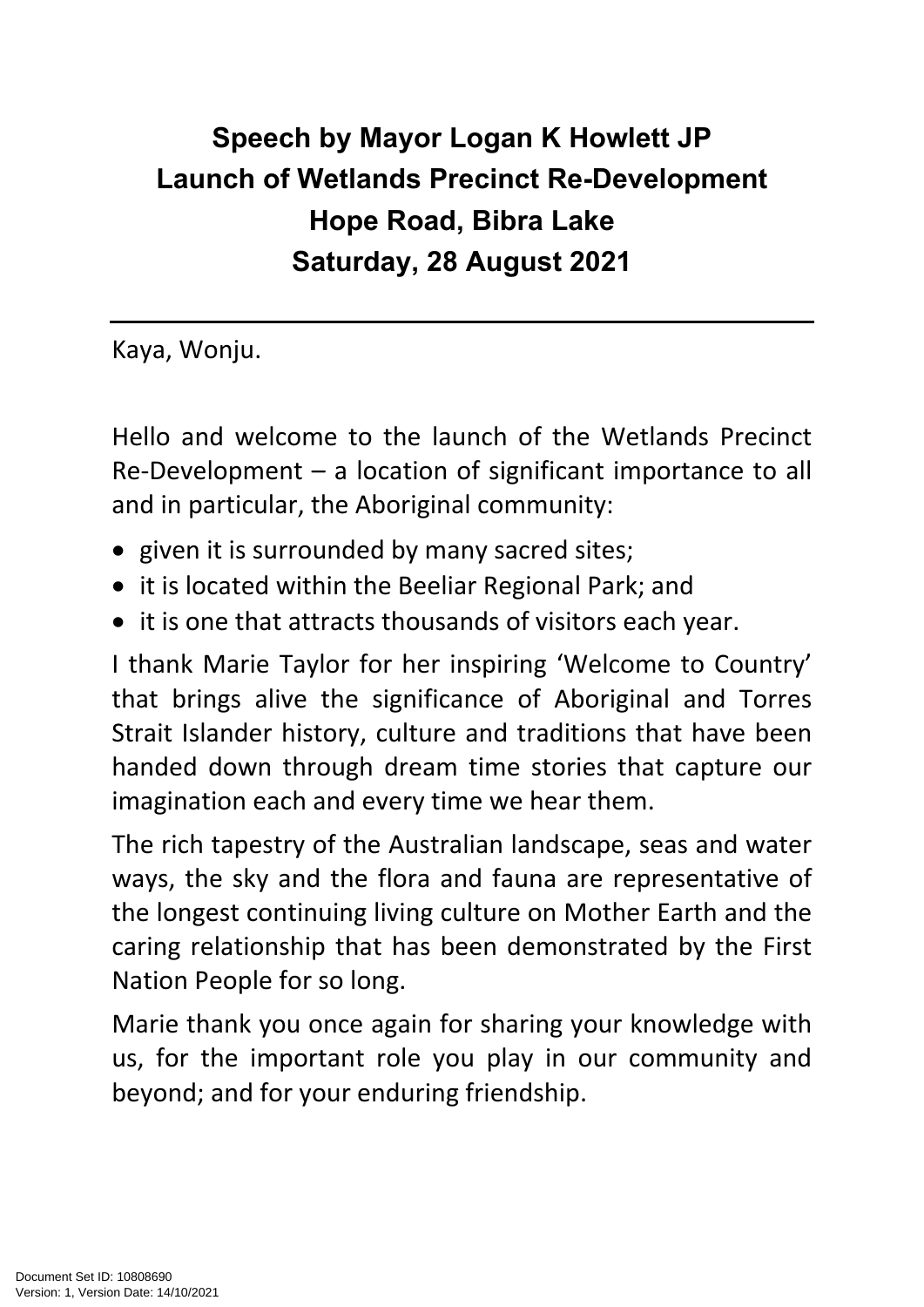I acknowledge the Whadjup people of the Nyungar nation, the traditional custodians of the land on which we have gathered and I pay respect to their Elders past, present and emerging and extend my respect to Indigenous Australians with us today.

I acknowledge the many people who have gathered today for this very special event including:

- Mr Josh Wilson, MP, Federal Member for Fremantle;
- The Honourable Ms Amber-Jade Sanderson MLA, Minister for Environment; Climate Action; Commerce and the Member for Morley;
- Mr Yaz Mubarakai, MLA, Parliamentary Secretary to the Minister for Finance; Lands; Sport and Recreation; Citizenship and Multicultural Interests; and the Member for Jandakot;
- Mr David Scaife MLA, the Member for Cockburn;
- The Honourable Melissa Parke Patron WA Wildlife;
- Nyungar Elder Marie Taylor;
- Nyungar Elder Brett Collard;
- Timmy Kelly and The Boys;
- My wife Patricia;
- Deputy Mayor Lara Kirkwood;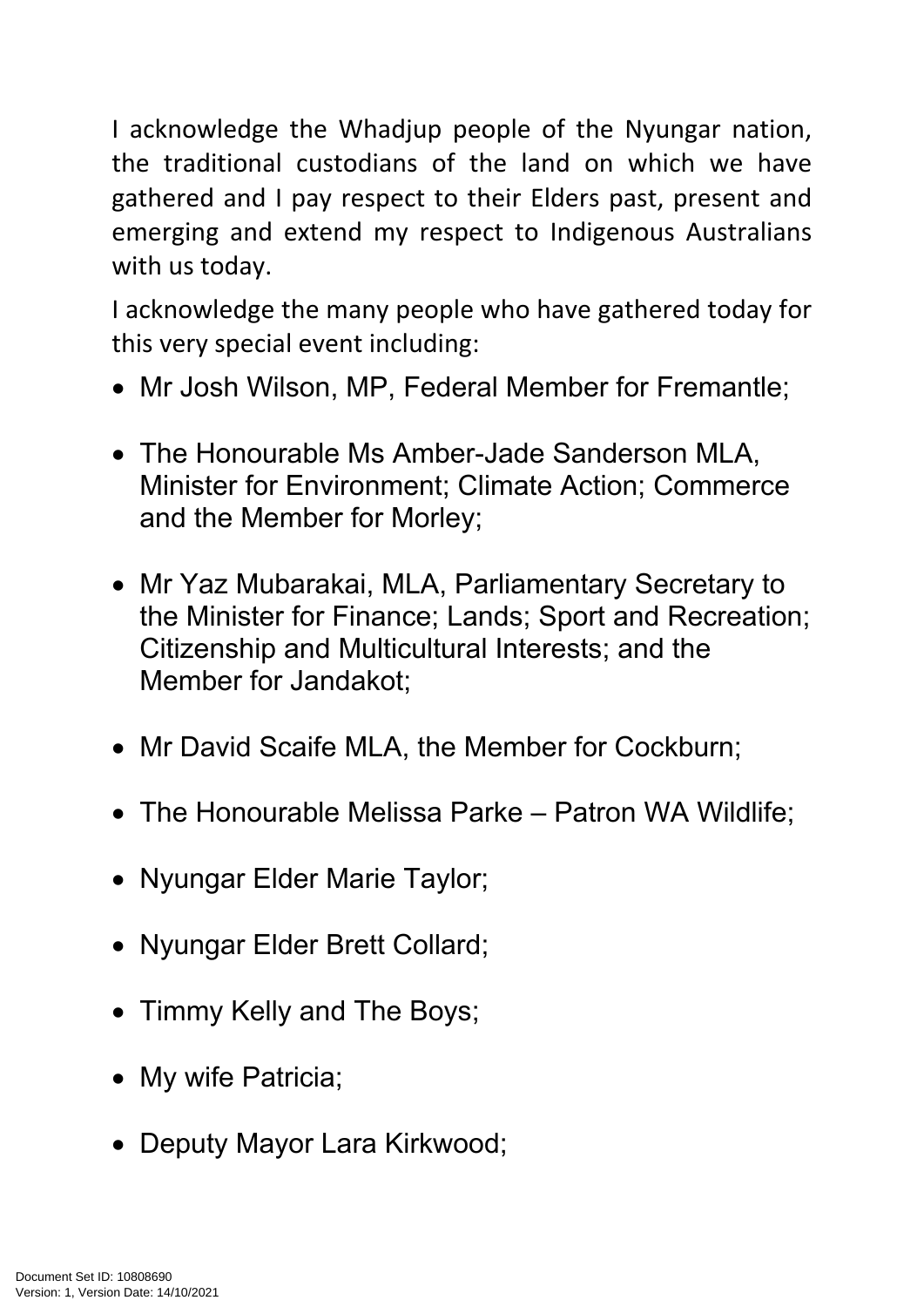- Councillor Philip Eva, JP;
- Councillor Chontelle Stone:
- Councillor Michael Separovich;
- Councillor Phoebe Corke:
- Mr Tony Brun, Chief Executive Officer, City of Cockburn, other members of the Executive and staff;
- Professor Philip Jennings AM, Emeritus Professor Murdoch University and former long-time Chair of the Cockburn Wetlands Centre Board;
- Ms Elaine Walsh, representing Lotterywest;
- Mr Michael Coote, Principal Wetlands Co-ordinator, Department of Biodiversity, Conservation and Attractions;
- Mr Tom Perrigo, Wetlands Centre Chair and other Board Members:
	- Dr Fiona Cook
	- Dr Jonathan Whale
	- Mr Gavin Waugh
	- Ms Gina Pickering
	- Mr Karl Haynes
	- Mr Bart Houwen
	- Ms Barbara Hostalek

## **Wetlands Centre Staff:**

Ms Denise Crosbie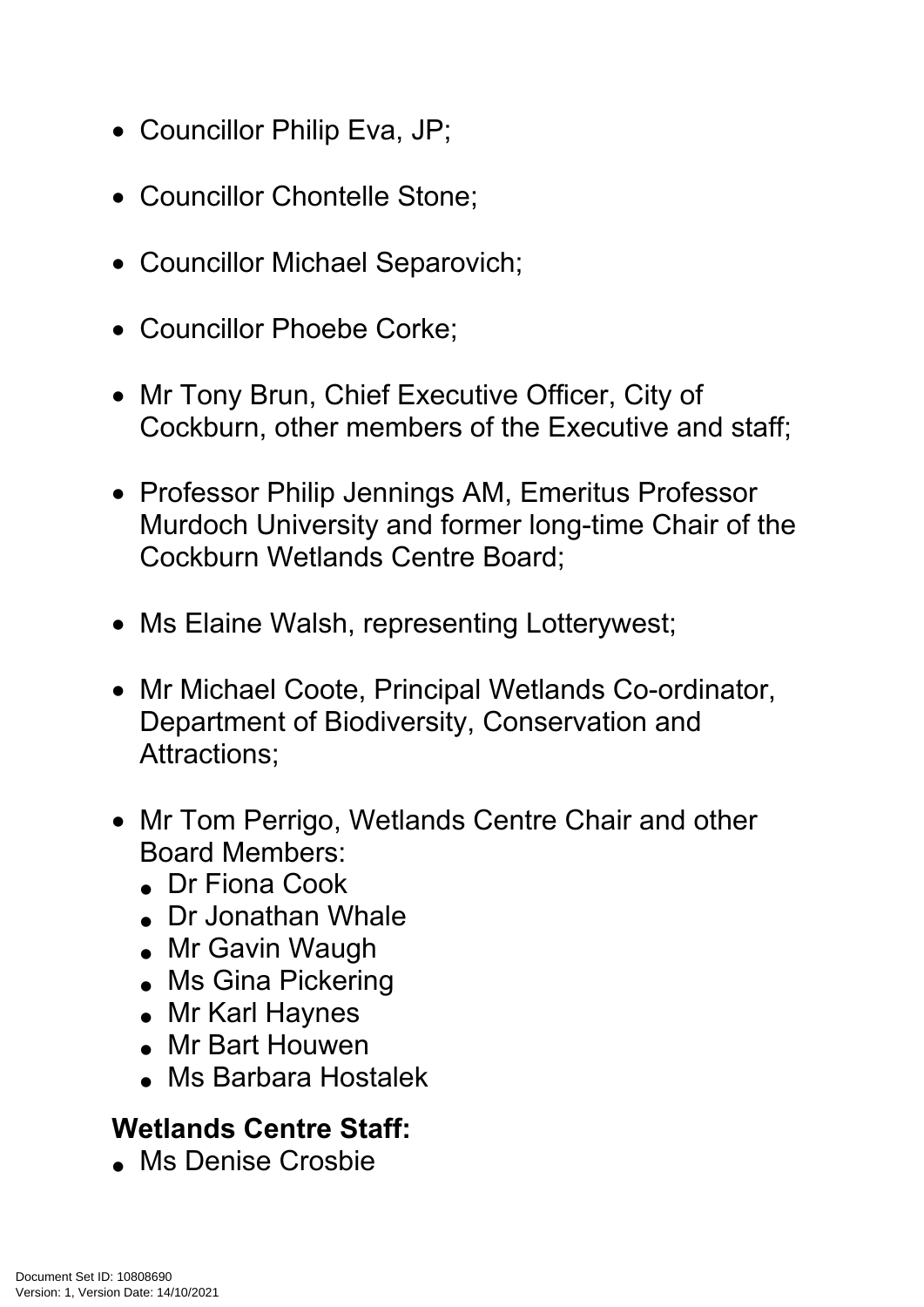- Ms Danielle Tyrlls
- Sharon Meredith;
- Mr Rex Sallur; and the volunteer group;
- Mr Bob Dunn, WA Wildlife Chair; and other Board Members
	- Anne Bellamy;
	- Jonathon Porter;
	- Sue Henderson; and
- WA Wildlife Representatives
	- Ms Diane Munrowd, WA Wildlife CEO;
	- Mr Dean Huxley, WA Wildlife, Director of Operations; and other staff & volunteers;
- Ms Fiona Shannon, Scouts WA -Regional Chief Commissioner South;
- Representatives from the Bibra Lake Scout Group
	- Anthony McNuff;
	- Marie Gibson; and
	- Gavin Satie:
- Ms Sharon Rudderham, Bendigo Bank;
- Ms Naomi McCabe, Project Architect, Site Architecture Studio;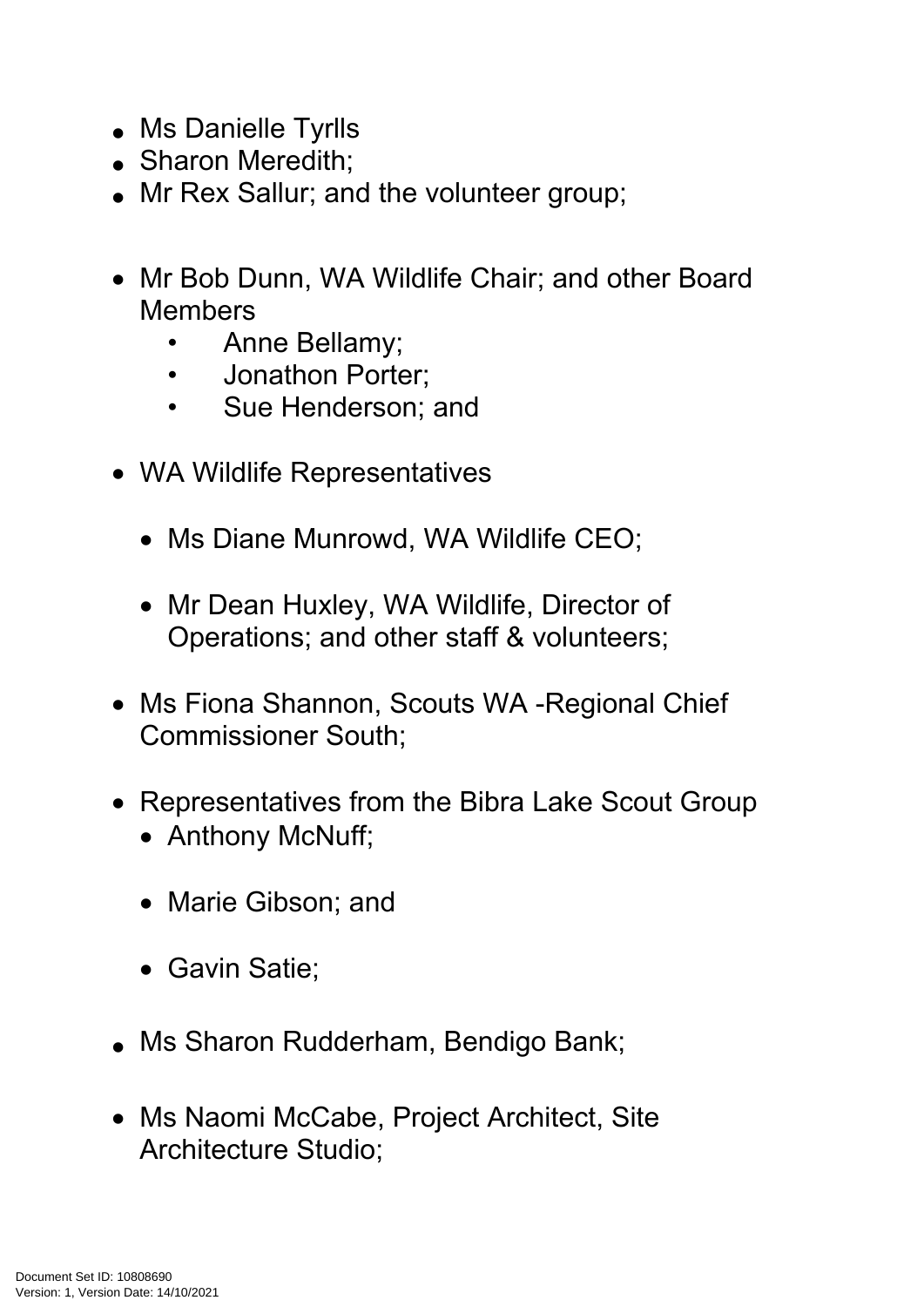- Representatives from BE Projects
	- Mr Troy King, Construction Manager;
	- Mr Sean Hayes, Site Manager; and
	- Mr Jordan Leeson, Contracts Administrator.
- Mr Jeff Gidman, NS Projects;
- Members of the media;
- Ladies and gentleman, one and all;

Our wetlands and bushland are a rare and valuable resource and we are fortunate to have several of these wetland and bushland chains within Cockburn.

They form an important habitat for native fauna and flora being home to many species, including some protected and near-threatened animals such as the critically endangered Carnaby's Black Cockatoo and near threatened South-western snake-necked turtle.

You might have noticed the paths on this site have been designed in the shape of a turtle through the landscape art of Sharyn Egan, a renowned artist in our community.

As we know, these locations, in particular, are of great cultural significance to local Aboriginal and Torres Strait Islander people.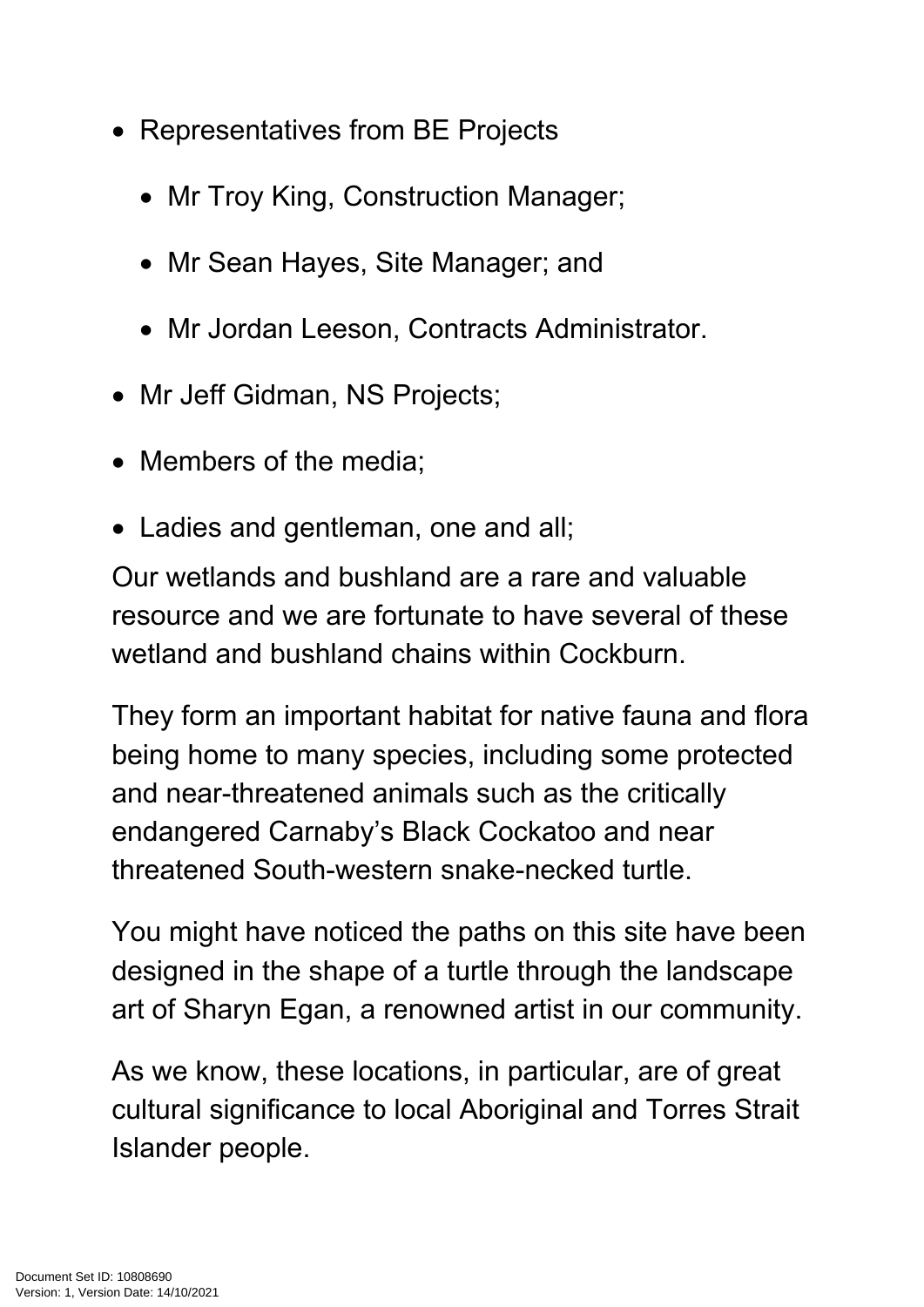It is important for the City to protect this beautiful natural resource for future generations.

We think one of the best ways to achieve this, is by empowering local groups and organisations who are passionate and active in education and conservation.

Each of the three partner organisations on this site;

- WA Wildlife;
- the Wetlands Centre; and
- The Bibra Lake Scout Group

have provided essential services to our community, our wildlife and our environment for over 30 years.

I thank them and their tireless staff and volunteers for their priceless contribution to our community.

The City has invested \$6 million into redeveloping this site into a state-of-the-art wildlife, conservation and environmental education hub with fit-for-purpose facilities including:

- A new WA Wildlife hospital and rehabilitation facility;
- Renovations and extensions to the Wetlands Centre including a new education room, artificial wetlands and nursery;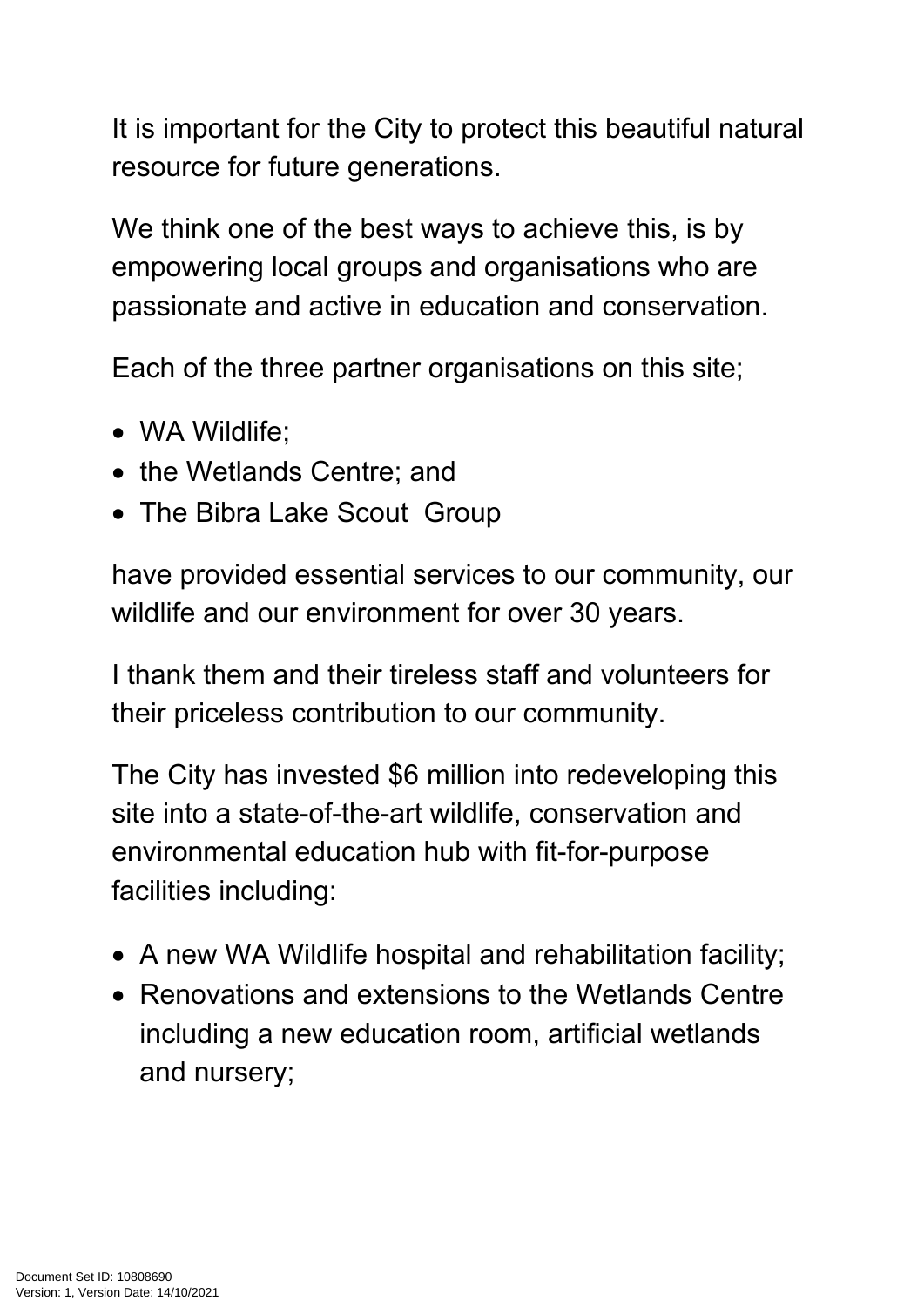• A new scout shed with a dedicated Rovers den: Along with extra parking, improved traffic and public access, landscaped walkways and outdoor classrooms;

And a range of cutting edge sustainability features.

The City also provides over \$90k in funding to WA Wildlife and The Wetlands Centre every year – along with the investment of time and program support from City officers;

- This redevelopment has been enhanced by generous Lotterywest grants of more than \$2.2m.
- There are still a few finishing touches to be made and these contributions will help complete those works;

At the heart of this project is the spirit of collaboration.

- Collaboration between:
	- o community organisations and groups;
	- o collaboration between local and State Government; and
	- o collaboration between our community with all of the above.

It is my great pleasure to officially launch this precinct today.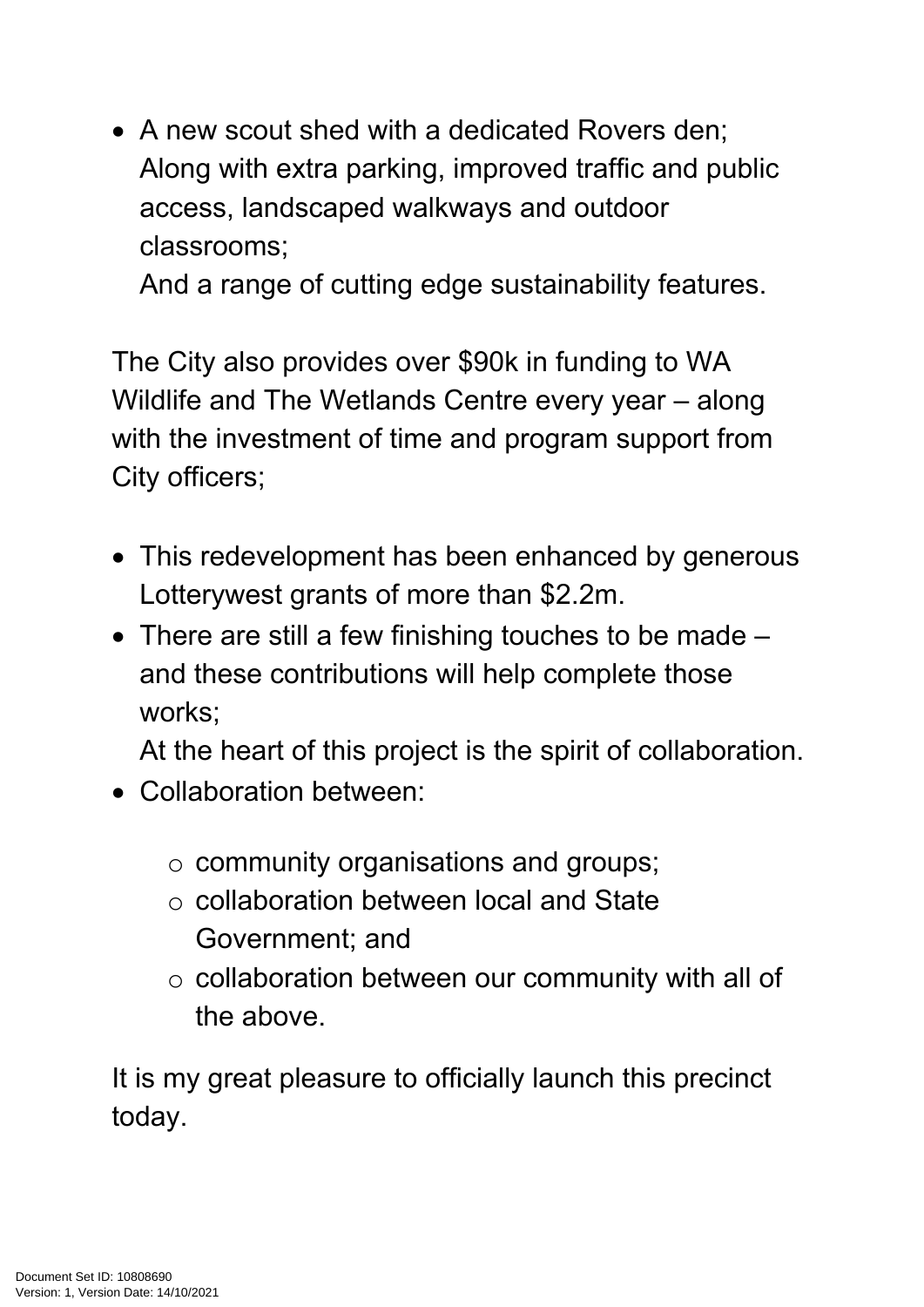WA Wildlife, the Wetlands Centre and the Bibra Lake Scout Group have already done so much for our community.

And I for one cannot wait to see what they will accomplish in the future.

I thank everyone involved in this project and the officers whose tireless work made it possible.

With particular thanks to Anton Lees, Peter McCullagh, Chris Beaton, Vicky Hartill and Rafeena Boyle from the City.

A big thanks also to the architects, builders, project management consultants and others who have worked so hard to bring the vision alive.

I invite you all to stay for some morning tea after the formalities conclude and to participate in the tours and activities that the three partner organisations have prepared.

Today's launch is a great opportunity to see for yourself the important work that they all do.

Please follow me to the Ceremonial Tree Planting of a Doowart-Tuart adjacent to the Turtle Pathway and sculptural eggs Public Artwork designed by Nyungar artist Sharyn Egan.